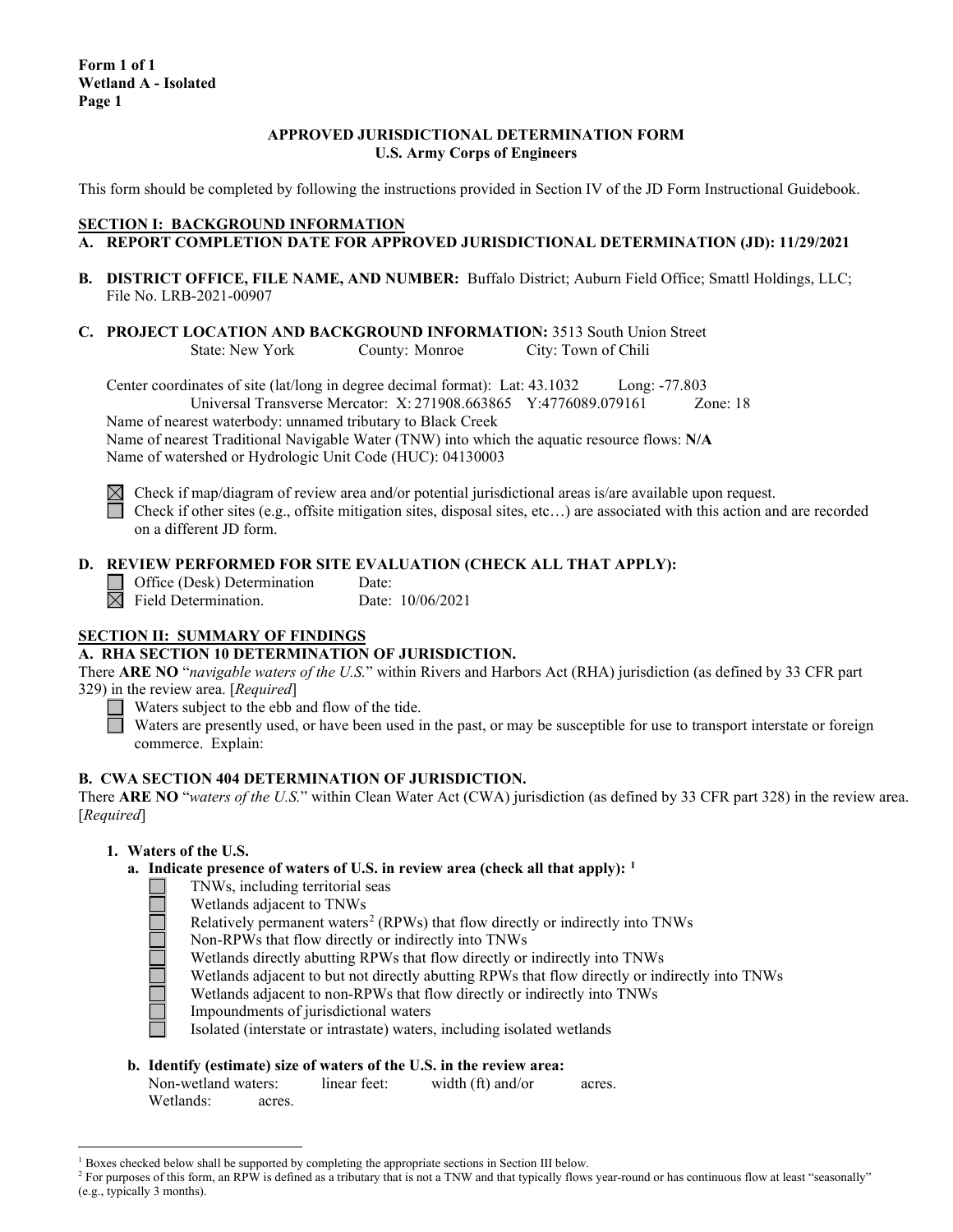#### **c. Limits (boundaries) of jurisdiction** based on: **Pick List** Elevation of established OHWM (if known):

#### **2. Non-regulated waters/wetlands (check if applicable):[3](#page-1-0)**

- $\boxtimes$  Potentially jurisdictional waters and/or wetlands were assessed within the review area and determined as nonjurisdictional.
	- **Wetland A Emergent 1.90 acres**
- Explain: Wetland A established in a depressional area and is an isolated, intrastate wetland which has no interstate or foreign commerce nexus.

#### **SECTION III: CWA ANALYSIS**

#### **A. TNWs AND WETLANDS ADJACENT TO TNWs**

**The agencies will assert jurisdiction over TNWs and wetlands adjacent to TNWs. If the aquatic resource is a TNW, complete Section III.A.1 and Section III.D.1. only; if the aquatic resource is a wetland adjacent to a TNW, complete Sections III.A.1 and 2 and Section III.D.1.; otherwise, see Section III.B below**.

**1. TNW** 

Identify TNW: Summarize rationale supporting determination:

**2. Wetland adjacent to TNW** 

Summarize rationale supporting conclusion that wetland is "adjacent":

#### **B. CHARACTERISTICS OF TRIBUTARY (THAT IS NOT A TNW) AND ITS ADJACENT WETLANDS (IF ANY):**

**This section summarizes information regarding characteristics of the tributary and its adjacent wetlands, if any, and it helps determine whether or not the standards for jurisdiction established under** *Rapanos* **have been met.** 

**The agencies will assert jurisdiction over non-navigable tributaries of TNWs where the tributaries are "relatively permanent waters" (RPWs), i.e. tributaries that typically flow year-round or have continuous flow at least seasonally (e.g., typically 3 months). A wetland that directly abuts an RPW is also jurisdictional. If the aquatic resource is not a TNW, but has year-round (perennial) flow, skip to Section III.D.2. If the aquatic resource is a wetland directly abutting a tributary with perennial flow, skip to Section III.D.4.** 

**A wetland that is adjacent to but that does not directly abut an RPW requires a significant nexus evaluation. Corps districts and EPA regions will include in the record any available information that documents the existence of a significant nexus between a relatively permanent tributary that is not perennial (and its adjacent wetlands if any) and a traditional navigable water, even though a significant nexus finding is not required as a matter of law.**

**If the waterbody[4](#page-1-1) is not an RPW, or a wetland directly abutting an RPW, a JD will require additional data to determine if the waterbody has a significant nexus with a TNW. If the tributary has adjacent wetlands, the significant nexus evaluation must consider the tributary in combination with all of its adjacent wetlands. This significant nexus evaluation that combines, for analytical purposes, the tributary and all of its adjacent wetlands is used whether the review area identified in the JD request is the tributary, or its adjacent wetlands, or both. If the JD covers a tributary with adjacent wetlands, complete Section III.B.1 for the tributary, Section III.B.2 for any onsite wetlands, and Section III.B.3 for all wetlands adjacent to that tributary, both onsite and offsite. The determination whether a significant nexus exists is determined in Section III.C below.**

<span id="page-1-0"></span><sup>3</sup> Supporting documentation is presented in Section III.F.

<span id="page-1-1"></span><sup>4</sup> Note that the Instructional Guidebook contains additional information regarding swales, ditches, washes, and erosional features generally and in the arid **West**.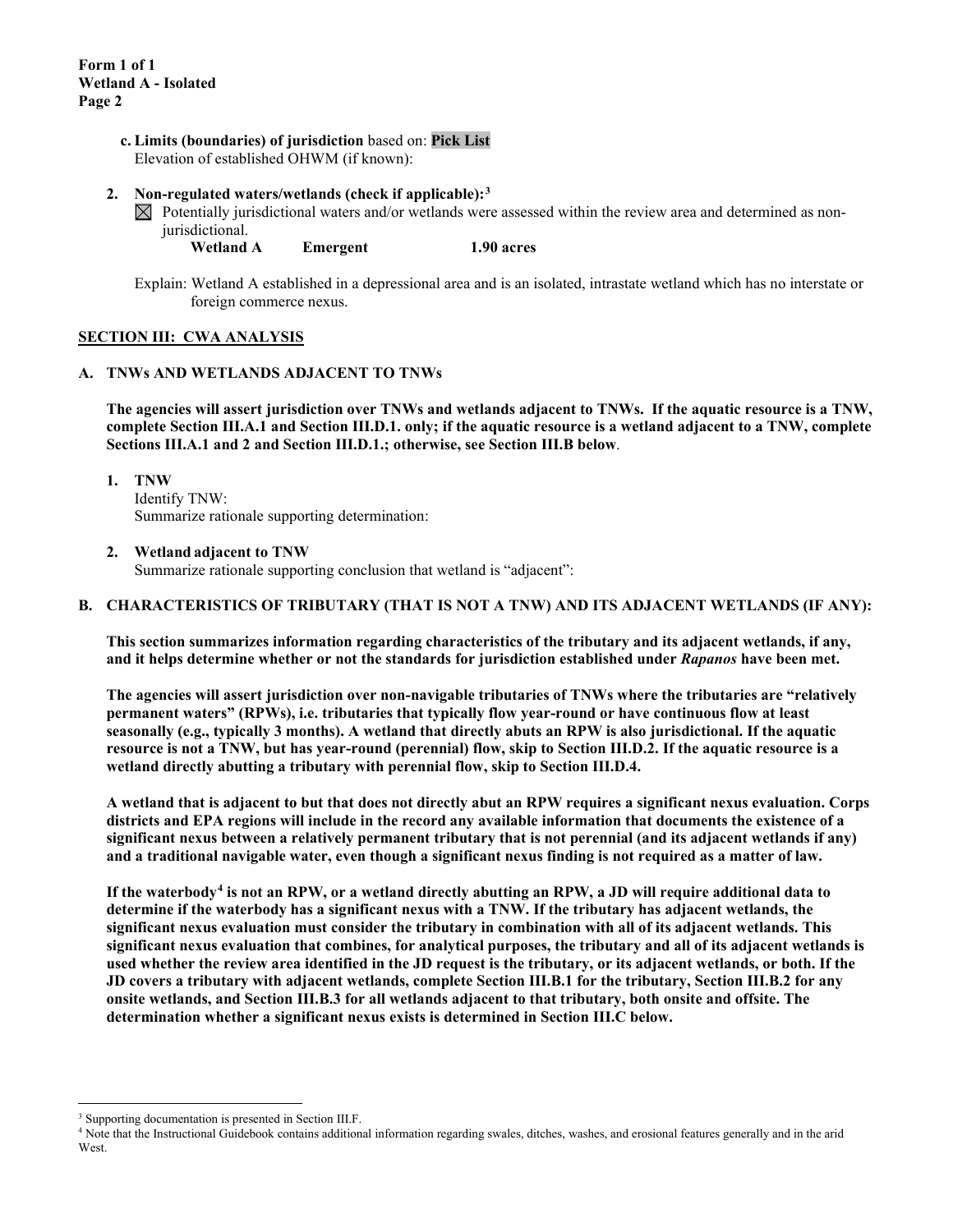**Form 1 of 1 Wetland A - Isolated Page 3**

| (i) | Characteristics of non-TNWs that flow directly or indirectly into TNW<br><b>General Area Conditions:</b> |
|-----|----------------------------------------------------------------------------------------------------------|
|     | Watershed size:<br><b>Pick List</b>                                                                      |
|     | Drainage area:<br><b>Pick List</b>                                                                       |
|     | Average annual rainfall:<br>inches                                                                       |
|     | (ii) Physical Characteristics:                                                                           |
|     | (a) Relationship with TNW:                                                                               |
|     | Tributary flows directly into TNW.                                                                       |
|     | Tributary flows through Pick List tributaries before entering TNW                                        |
|     | Project waters are Pick List river miles from TNW                                                        |
|     | Project waters are Pick List river miles from RPW                                                        |
|     | Project waters are Pick List aerial (straight) miles from TNW                                            |
|     | Project waters are Pick List aerial (straight) miles from RPW                                            |
|     | Project waters cross or serve as state boundaries. Explain:                                              |
|     | Identify flow route to TNW <sup>5</sup> :                                                                |
|     | Tributary stream order, if known:                                                                        |
|     | (b) General Tributary Characteristics (check all that apply):                                            |
|     | Tributary is:<br>Natural                                                                                 |
|     | Artificial (man-made). Explain:                                                                          |
|     | Manipulated (man-altered). Explain:                                                                      |
|     | Tributary properties with respect to top of bank (estimate):                                             |
|     | Average width:<br>feet                                                                                   |
|     | Average depth:<br>feet                                                                                   |
|     | Average side slopes: Pick List                                                                           |
|     | Primary tributary substrate composition (check all that apply):                                          |
|     | <b>Silts</b><br>Sands<br>Concrete                                                                        |
|     | Cobbles<br>Gravel<br>Muck                                                                                |
|     | Vegetation. Type/% cover:<br>Bedrock                                                                     |
|     | Other. Explain:                                                                                          |
|     | Tributary condition/stability [e.g., highly eroding, sloughing banks]. Explain:                          |
|     | Presence of run/riffle/pool complexes. Explain:                                                          |
|     | Tributary geometry: Pick List<br>Tributary gradient (approximate average slope):<br>$\frac{0}{0}$        |
|     |                                                                                                          |
|     | $(c)$ Flow:                                                                                              |
|     | Tributary provides for: Pick List                                                                        |
|     | Estimate average number of flow events in review area/year: Pick List                                    |
|     | Describe flow regime:                                                                                    |
|     | Other information on duration and volume:                                                                |
|     | Surface flow is: Pick List. Characteristics:                                                             |
|     | Subsurface flow: Pick List. Explain findings:                                                            |
|     | Dye (or other) test performed:                                                                           |
|     | Tributary has (check all that apply):<br>Bed and banks                                                   |
|     | OHWM <sup>6</sup> (check all indicators that apply):                                                     |
|     | clear, natural line impressed on the bank<br>the presence of litter and debris                           |
|     | changes in the character of soil<br>destruction of terrestrial vegetation                                |
|     | shelving<br>the presence of wrack line                                                                   |
|     | vegetation matted down, bent, or absent<br>sediment sorting                                              |

<span id="page-2-1"></span><span id="page-2-0"></span><sup>&</sup>lt;sup>5</sup> Flow route can be described by identifying, e.g., tributary a, which flows through the review area, to flow into tributary b, which then flows into TNW.<br><sup>6</sup>A natural or man-made discontinuity in the OHWM does not nece the OHWM has been removed by development or agricultural practices). Where there is a break in the OHWM that is unrelated to the waterbody's flow regime (e.g., flow over a rock outcrop or through a culvert), the agencies will look for indicators of flow above and below the break.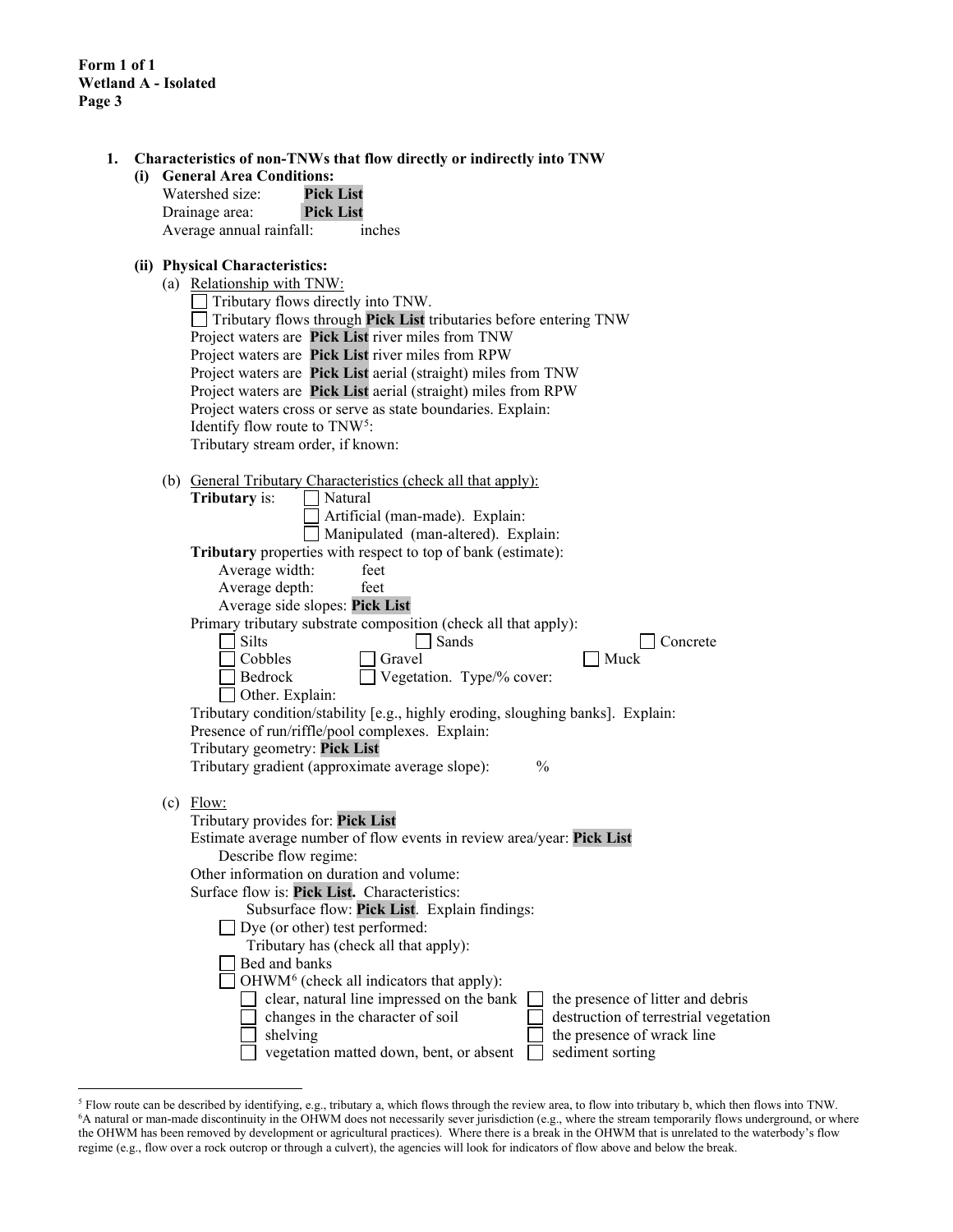|    | leaf litter disturbed or washed away<br>scour<br>multiple observed or predicted flow events<br>sediment deposition<br>abrupt change in plant community<br>water staining                                                                                                                                                                                                                                                                               |
|----|--------------------------------------------------------------------------------------------------------------------------------------------------------------------------------------------------------------------------------------------------------------------------------------------------------------------------------------------------------------------------------------------------------------------------------------------------------|
|    | other (list):<br>Discontinuous OHWM. <sup>7</sup> Explain:                                                                                                                                                                                                                                                                                                                                                                                             |
|    | If factors other than the OHWM were used to determine lateral extent of CWA jurisdiction (check all that apply):<br>High Tide Line indicated by:<br>Mean High Water Mark indicated by:<br>oil or scum line along shore objects<br>survey to available datum;<br>fine shell or debris deposits (foreshore)<br>physical markings;<br>physical markings/characteristics<br>vegetation lines/changes in vegetation types.<br>tidal gauges<br>other (list): |
|    | (iii) Chemical Characteristics:<br>Characterize tributary (e.g., water color is clear, discolored, oily film; water quality; general watershed<br>characteristics, etc.). Explain:<br>Identify specific pollutants, if known:                                                                                                                                                                                                                          |
|    | (iv) Biological Characteristics. Channel supports (check all that apply):<br>Riparian corridor. Characteristics (type, average width):<br>Wetland fringe. Characteristics:<br>Habitat for:                                                                                                                                                                                                                                                             |
|    | Federally Listed species. Explain findings:<br>Fish/spawn areas. Explain findings:<br>Other environmentally-sensitive species. Explain findings:                                                                                                                                                                                                                                                                                                       |
| 2. | Aquatic/wildlife diversity. Explain findings:<br>Characteristics of wetlands adjacent to non-TNW that flow directly or indirectly into TNW                                                                                                                                                                                                                                                                                                             |
|    |                                                                                                                                                                                                                                                                                                                                                                                                                                                        |
|    | <b>Physical Characteristics:</b><br>(i)<br>(a) General Wetland Characteristics:<br>Properties:<br>Wetland size:<br>acres<br>Wetland type. Explain:<br>Wetland quality. Explain:<br>Project wetlands cross or serve as state boundaries. Explain:                                                                                                                                                                                                       |
|    | (b) General Flow Relationship with Non-TNW.                                                                                                                                                                                                                                                                                                                                                                                                            |

- (b) General Flow Relationship with Non-TNW: Flow is: **Pick List**. Explain: Surface flow is**: Pick List**  Characteristics: Subsurface flow: **Pick List**. Explain findings: Dye (or other) test performed:
- <span id="page-3-0"></span>(c) Wetland Adjacency Determination with Non-TNW:
	- $\Box$  Directly abutting
	- $\Box$  Not directly abutting
		- Discrete wetland hydrologic connection. Explain:
		- Ecological connection. Explain:
		- $\overline{\Box}$  Separated by berm/barrier. Explain: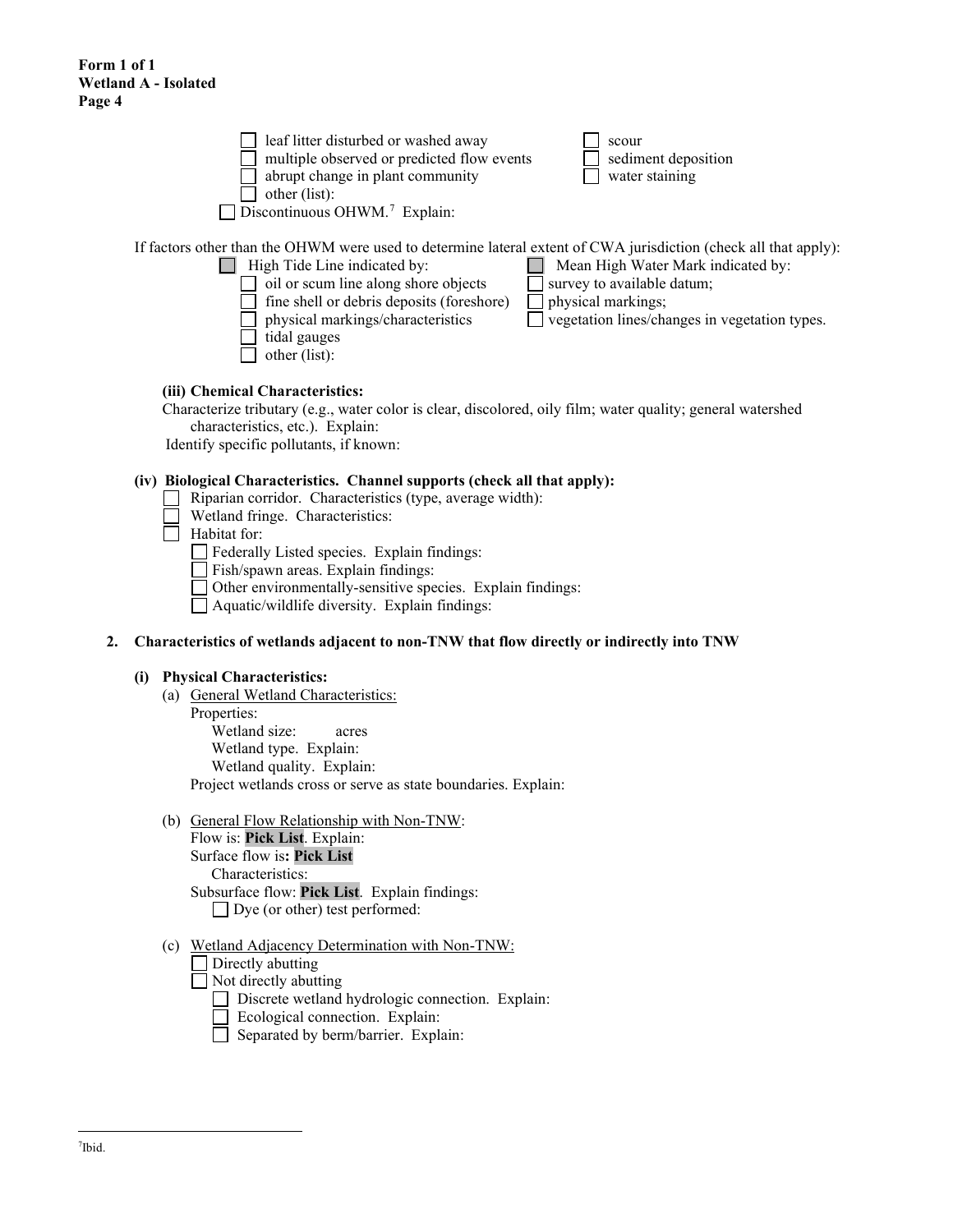(d) Proximity (Relationship) to TNW Project wetlands are **Pick List** river miles from TNW. Project waters are **Pick List** aerial (straight) miles from TNW. Flow is from: **Pick List.** Estimate approximate location of wetland as within the **Pick List** floodplain.

## **(ii) Chemical Characteristics:**

Characterize wetland system (e.g., water color is clear, brown, oil film on surface; water quality; general watershed characteristics; etc.). Explain:

Identify specific pollutants, if known:

#### **(iii)Biological Characteristics. Wetland supports (check all that apply):**

- Riparian buffer. Characteristics (type, average width):
- Vegetation type/percent cover. Explain:
- $\Box$  Habitat for:

Federally Listed species. Explain findings:

- Fish/spawn areas. Explain findings:
- Other environmentally-sensitive species. Explain findings:
- Aquatic/wildlife diversity. Explain findings:

#### **3. Characteristics of all wetlands adjacent to the tributary (if any)**

All wetland(s) being considered in the cumulative analysis: **Pick List**

Approximately ( ) acres in total are being considered in the cumulative analysis.

For each wetland, specify the following:

Directly abuts? (Y/N) Size (in acres) Directly abuts? (Y/N) Size (in acres) Summarize overall biological, chemical and physical functions being performed:

### **C. SIGNIFICANT NEXUS DETERMINATION**

**A significant nexus analysis will assess the flow characteristics and functions of the tributary itself and the functions performed by any wetlands adjacent to the tributary to determine if they significantly affect the chemical, physical, and biological integrity of a TNW. For each of the following situations, a significant nexus exists if the tributary, in combination with all of its adjacent wetlands, has more than a speculative or insubstantial effect on the chemical, physical and/or biological integrity of a TNW. Considerations when evaluating significant nexus include, but are not limited to the volume, duration, and frequency of the flow of water in the tributary and its proximity to a TNW, and the functions performed by the tributary and all its adjacent wetlands. It is not appropriate to determine significant nexus based solely on any specific threshold of distance (e.g. between a tributary and its adjacent wetland or between a tributary and the TNW). Similarly, the fact an adjacent wetland lies within or outside of a floodplain is not solely determinative of significant nexus.** 

#### **Draw connections between the features documented and the effects on the TNW, as identified in the** *Rapanos* **Guidance and discussed in the Instructional Guidebook. Factors to consider include, for example:**

- Does the tributary, in combination with its adjacent wetlands (if any), have the capacity to carry pollutants or flood waters to TNWs, or to reduce the amount of pollutants or flood waters reaching a TNW?
- Does the tributary, in combination with its adjacent wetlands (if any), provide habitat and lifecycle support functions for fish and other species, such as feeding, nesting, spawning, or rearing young for species that are present in the TNW?
- Does the tributary, in combination with its adjacent wetlands (if any), have the capacity to transfer nutrients and organic carbon that support downstream foodwebs?
- Does the tributary, in combination with its adjacent wetlands (if any), have other relationships to the physical, chemical, or biological integrity of the TNW?

#### **Note: the above list of considerations is not inclusive and other functions observed or known to occur should be documented below:**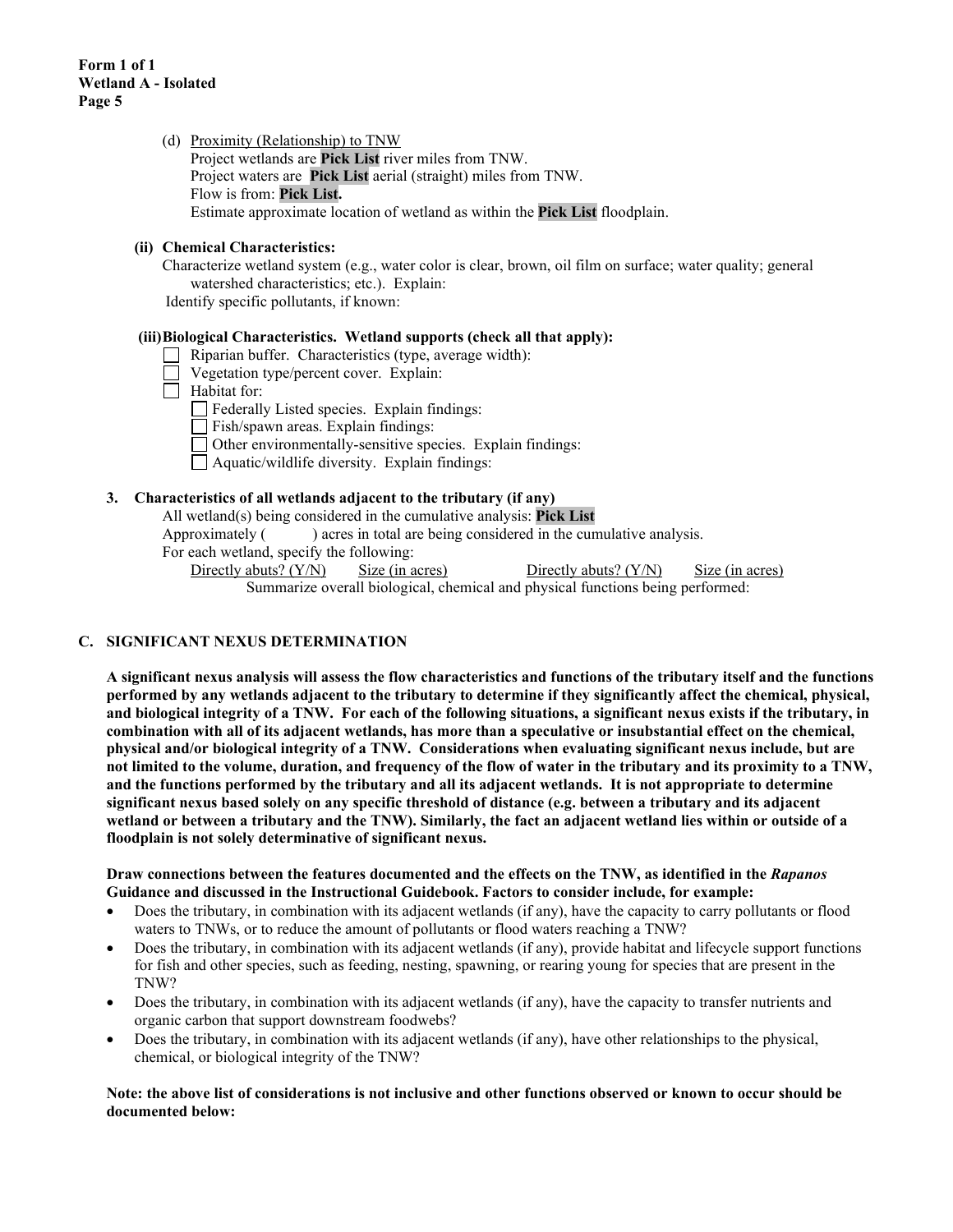- **1. Significant nexus findings for non-RPW that has no adjacent wetlands and flows directly or indirectly into TNWs.** Explain findings of presence or absence of significant nexus below, based on the tributary itself, then go to Section III.D:
- **2. Significant nexus findings for non-RPW and its adjacent wetlands, where the non-RPW flows directly or indirectly into TNWs.** Explain findings of presence or absence of significant nexus below, based on the tributary in combination with all of its adjacent wetlands, then go to Section III.D: .
- **3. Significant nexus findings for wetlands adjacent to an RPW but that do not directly abut the RPW.** Explain findings of presence or absence of significant nexus below, based on the tributary in combination with all of its adjacent wetlands, then go to Section III.D:

## **D. DETERMINATIONS OF JURISDICTIONAL FINDINGS. THE SUBJECT WATERS/WETLANDS ARE (CHECK ALL THAT APPLY):**

**1. TNWs and Adjacent Wetlands.** Check all that apply and provide size estimates in review area:<br>
TNWs: linear feet width (ft), Or, acres.  $linear feet \t width (ft), Or, \t acres.$ Wetlands adjacent to TNWs: acres.

# **2. RPWs that flow directly or indirectly into TNWs.**

- Tributaries of TNWs where tributaries typically flow year-round are jurisdictional. Provide data and rationale indicating that tributary is perennial: .
- $\Box$  Tributaries of TNW where tributaries have continuous flow "seasonally" (e.g., typically three months each year) are jurisdictional. Data supporting this conclusion is provided at Section III.B. Provide rationale indicating that tributary flows seasonally:
	- Provide estimates for jurisdictional waters in the review area (check all that apply):
	- Tributary waters: linear feet width (ft).
	- Other non-wetland waters: acres.

Identify type(s) of waters:

**3. Non-RPWs[8](#page-5-0) that flow directly or indirectly into TNWs.**

Waterbody that is not a TNW or an RPW, but flows directly or indirectly into a TNW, and it has a significant nexus with a TNW is jurisdictional. Data supporting this conclusion is provided at Section III.C.

Provide estimates for jurisdictional waters within the review area (check all that apply):

Tributary waters: linear feet width (ft).

Other non-wetland waters: acres.

Identify type(s) of waters:

### **4. Wetlands directly abutting an RPW that flow directly or indirectly into TNWs.**

Wetlands directly abut RPW and thus are jurisdictional as adjacent wetlands.

Wetlands directly abutting an RPW where tributaries typically flow year-round. Provide data and rationale indicating that tributary is perennial in Section III.D.2, above. Provide rationale indicating that wetland is directly abutting an RPW:

Wetlands directly abutting an RPW where tributaries typically flow "seasonally." Provide data indicating that tributary is seasonal in Section III.B and rationale in Section III.D.2, above. Provide rationale indicating that wetland is directly abutting an RPW:

Provide acreage estimates for jurisdictional wetlands in the review area: acres.

### **5. Wetlands adjacent to but not directly abutting an RPW that flow directly or indirectly into TNWs.**

Wetlands that do not directly abut an RPW, but when considered in combination with the tributary to which they are adjacent and with similarly situated adjacent wetlands, have a significant nexus with a TNW are jurisidictional. Data supporting this conclusion is provided at Section III.C.

Provide acreage estimates for jurisdictional wetlands in the review area: acres.

<span id="page-5-0"></span><sup>8</sup> See Footnote # 3.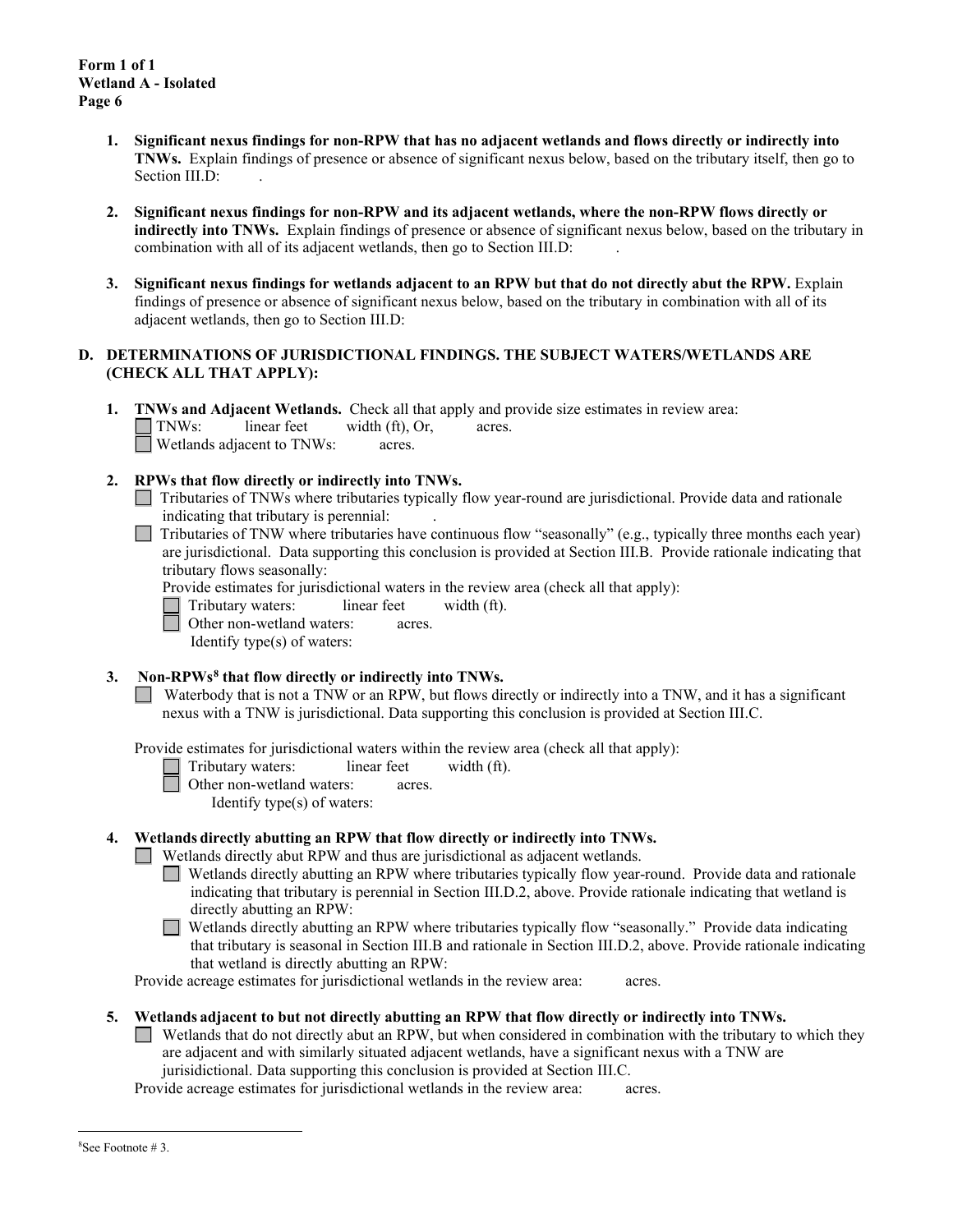**Form 1 of 1 Wetland A - Isolated Page 7**

#### **6. Wetlands adjacent to non-RPWs that flow directly or indirectly into TNWs.**

Wetlands adjacent to such waters, and have when considered in combination with the tributary to which they are adjacent and with similarly situated adjacent wetlands, have a significant nexus with a TNW are jurisdictional. Data supporting this conclusion is provided at Section III.C.

Provide estimates for jurisdictional wetlands in the review area: acres.

### **7. Impoundments of jurisdictional waters. [9](#page-6-0)**

As a general rule, the impoundment of a jurisdictional tributary remains jurisdictional.

- Demonstrate that impoundment was created from "waters of the U.S.," or
- Demonstrate that water meets the criteria for one of the categories presented above (1-6), or
- Demonstrate that water is isolated with a nexus to commerce (see E below).

#### **E. ISOLATED [INTERSTATE OR INTRA-STATE] WATERS, INCLUDING ISOLATED WETLANDS, THE USE, DEGRADATION OR DESTRUCTION OF WHICH COULD AFFECT INTERSTATE COMMERCE, INCLUDING ANY SUCH WATERS (CHECK ALL THAT APPLY):[10](#page-6-1)**

which are or could be used by interstate or foreign travelers for recreational or other purposes.

from which fish or shellfish are or could be taken and sold in interstate or foreign commerce.

which are or could be used for industrial purposes by industries in interstate commerce.

Interstate isolated waters.Explain:

**Other factors.** Explain:

#### **Identify water body and summarize rationale supporting determination:** .

Provide estimates for jurisdictional waters in the review area (check all that apply):

Tributary waters: linear feet width (ft).

Other non-wetland waters: acres.

Identify type(s) of waters:

**I** Wetlands: acres.

### **F. NON-JURISDICTIONAL WATERS, INCLUDING WETLANDS (CHECK ALL THAT APPLY):**

- If potential wetlands were assessed within the review area, these areas did not meet the criteria in the 1987 Corps of Engineers Wetland Delineation Manual and/or appropriate Regional Supplements.
- $\boxtimes$  Review area included isolated waters with no substantial nexus to interstate (or foreign) commerce.  $\boxtimes$  Prior to the Jan 2001 Supreme Court decision in "*SWANCC*," the review area would have been regulated **based solely on the "Migratory Bird Rule" (MBR).**

Waters do not meet the "Significant Nexus" standard, where such a finding is required for jurisdiction. Explain:  $\overline{\boxtimes}$  Other: (explain, if not covered above):

On October 6, 2021, the USACE walked the entire perimeter of Wetland A to determine if it had a downstream connection. Water is discharged to the site from a culvert under the railbed along the southern review boundary. Approximately 1-2 feet of water and diverse wetland vegetation was observed. As the topography elevates northeast towards Union Street, the wetland becomes geographically isolated. Aerial photos suggest a culvert outlet between two off-site buildings at Union Street, but that is where the wetland dead-ends with no culvert outlet. Approximately 1/8 mile of Union Street was investigated to determine if there was a culvert outlet under the road at another location, but none were identified. A substantial industrial development with bermed stomwater management ponds to the north further confines the wetland.

According to the Web Soil Survey, Wetland A is located in Odessa silt loam, 0 to 3 percent slopes with a hydric rating of 5; Schoharie silt loam, 2 to 6 percent slopes with a hydric rating of 0; Cayuga silt loam, 0 to 2 percent slopes with a hydric rating of 0 and Niagara silt loam with a hydric rating of 4.

Using the Google Earth measuring tool, Wetland A is approximately 350 feet from the nearest tributary to the northwest with elevated topography and industrial development restrictions to connectivity. Based on this information it was determined that the wetland does not meet adjacency criteria. Further, due to topography and distance to the nearest tributary, the presence of a shallow subsurface flow connection is very unlikely

<span id="page-6-0"></span><sup>&</sup>lt;sup>9</sup> To complete the analysis refer to the key in Section III.D.6 of the Instructional Guidebook.

<span id="page-6-1"></span>**<sup>10</sup> Prior to asserting or declining CWA jurisdiction based solely on this category, Corps Districts will elevate the action to Corps and EPA HQ for review consistent with the process described in the Corps/EPA** *Memorandum Regarding CWA Act Jurisdiction Following Rapanos.*